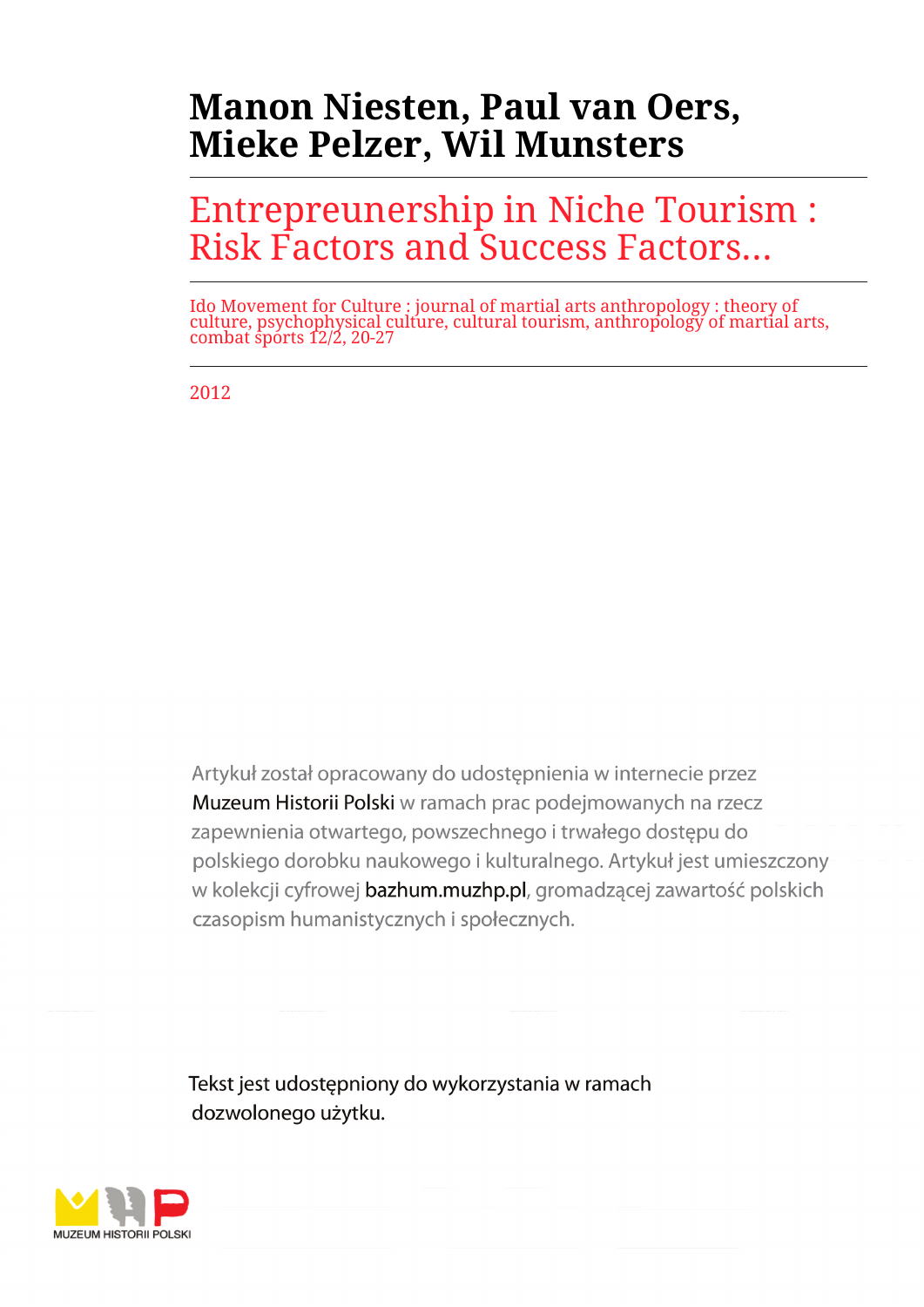*© Idōkan Poland Association* "IDO MOVEMENT FOR CULTURE. Journal of Martial Arts Anthropology", Vol. 12, no. 2 (2012), pp. 20–27

# **Cultural Tourism**

MANON NIESTEN<sup>A,D,F,G</sup>, PAUL VAN OERS<sup>B,F</sup>, MIEKE PELZER<sup>A,B,F</sup>, WIL MUNSTERS<sup>A,E,F</sup> Centre for Cultural Tourism Research

Zuyd University of Applied Sciences (The Netherlands) wil.munsters@zuyd.nl

# **Entrepreneurship in niche tourism: risk factors and success factors. The case of the Dutch Province of Limburg**

Submission: 15.12.2011; acceptance: 16.02.2012

**Key words:** entrepreneurship, niche tourism, contemplative tourism, ecogastronomic tourism

#### **Abstract**

Limburg, a province in the southern part of the Netherlands, is developing a tourism policy which focuses on new niche markets based on the growing demand for spirituality and regional gastronomy. However, the problem is that many entrepreneurs operating in these emerging niche markets miss the key competencies needed in order to run their company in a professional way. They are driven by their personal passion rather than by profit or the demand of the market. An important challenge for the future will be to support these niche market entrepreneurs in acquiring the necessary entrepreneurial competencies without belieing their specific personal characteristics.

#### **Passion before profit**

**THE VOLUATION CONSUMPTIVE AND UP A CONSUMPTED VALUATION CONSUMPTED AND MANUFATURE SCONE IN A CONSUMPTED AND CONSUMPTED AND CONSUMPTED AND CONSUMPTED AND CONSUMPTED AND CONSUMPTED AND CONSUMPTED AND CONSUMPTED AND CONSUMP** The modern tourist is constantly looking for new experiences. Uniqueness, atmosphere and the quality of leisure time are getting more and more important. The government of the Province of Limburg in the southern part of the Netherlands aims at meeting these consumer needs by developing a tourism policy which focuses on new niche markets based on the demand for spiritualism, wellness and gastronomy. All three of them belong to the special interest segments with the highest growth potential in the Netherlands. But this ambition is restrained by the fact that a lot of entrepreneurs in these emerging niche markets show a lack of basic competencies needed in order to run their business in an efficient and effective way. Research reveals that it is hard for these entrepreneurs to formulate a good company policy, including objectives and strategies. Market knowledge is not always available and product development, promotion and distribution should be more adequate. Besides, niche entrepreneurs are often solo performers who tend to put too little effort into cooperation with stakeholders in the sector. The principal driver for niche entrepreneurs is their passion, while earnings and profit are considered to be of less importance. Although most entrepreneurs

do realize that it is crucial to know the needs and wants of the market and to anticipate consumer trends, it is really hard for them to put this growing awareness into practice. It feels unnatural to them to market their products because in their opinion the right customer will spontaneously find and buy their products. Their own passion comes first and they are convinced that there will always be a category of tourists who appreciate what they offer. In other words, the majority of niche entrepreneurs is more product-oriented than market-oriented, which means that a lot of market opportunities are not noticed nor exploited.

The research focuses on three main questions: — What are the main determinants for a company's

- success in a niche market?
- What are the main differences, related to personality characteristics, between a niche entrepreneur and a traditional entrepreneur in tourism?
- What competencies are essential for niche entrepreneurs and need to be improved in the future?

The answers to these questions will be illustrated by the analysis of demand and supply within the contemplative and ecogastronomic tourism niche markets.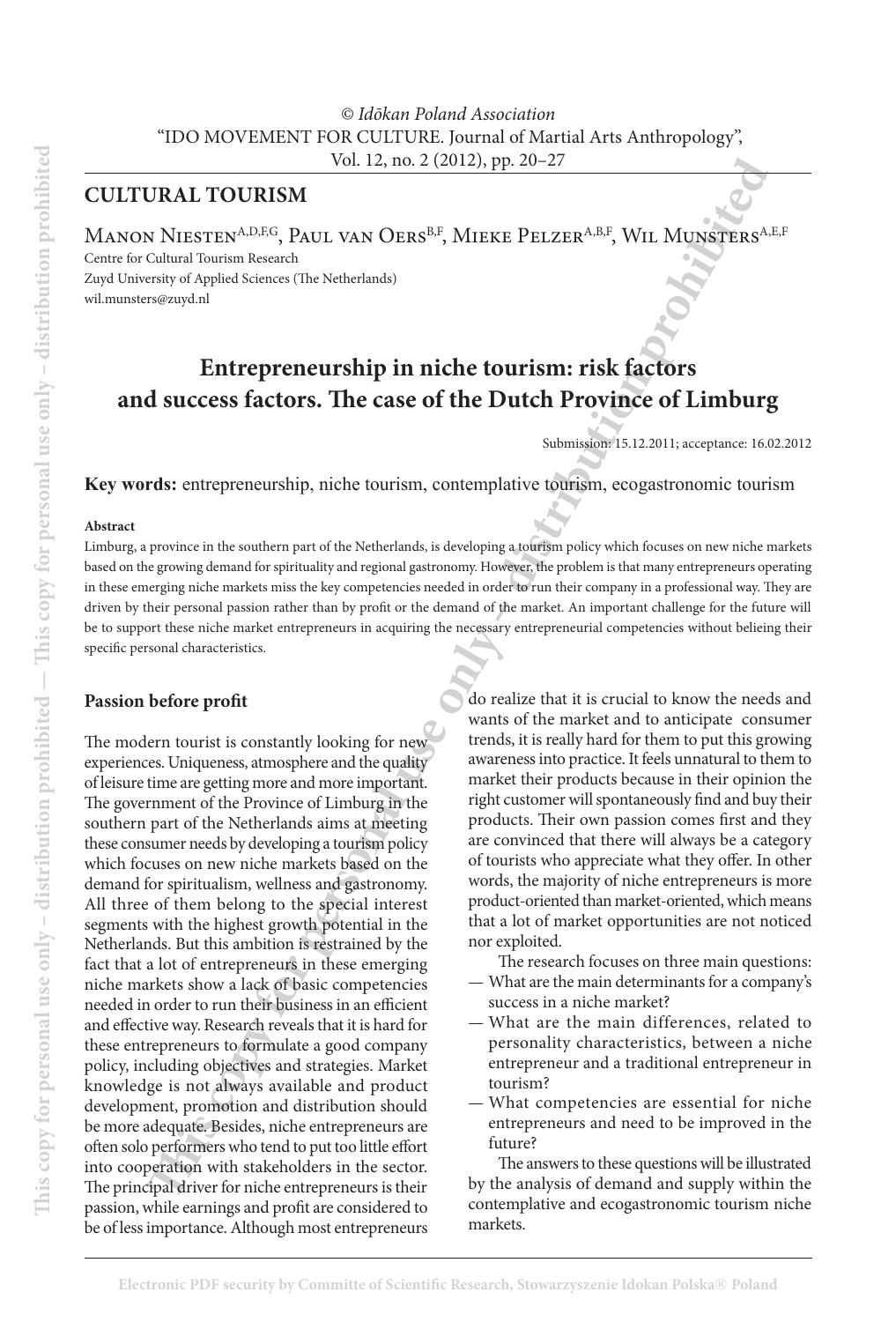| Factor                                  | <b>Strengths</b>                                                                                                                  | Weaknesses                                                                                                                                                                                                                      |  |
|-----------------------------------------|-----------------------------------------------------------------------------------------------------------------------------------|---------------------------------------------------------------------------------------------------------------------------------------------------------------------------------------------------------------------------------|--|
| Tourism supply                          | Various offer: landscape, history, built<br>heritage, traditions                                                                  |                                                                                                                                                                                                                                 |  |
| Tourism image                           | Strong image based on hospitality,<br>gastronomy and atmosphere                                                                   | Inadequate international branding<br>as a tourist destination                                                                                                                                                                   |  |
| Situation                               | Central location in the Euregion Meuse-<br>Rhine between Belgium (cities of Liège<br>and Hasselt) and Germany (city of<br>Aachen) |                                                                                                                                                                                                                                 |  |
| Competitiveness and<br>entrepreneurship | Second position in the national lodging<br>industry                                                                               | Lack of cooperation, coordination and<br>networking between entrepreneurs<br>The mass of initiatives in tourism makes it<br>difficult for entrepreneurs to get the right<br>information at the right place at the right<br>time |  |

|                                                                                                                                                                                                                                                                                                                                                                                                                                                                                                                                                                                                                                                                               | nernage, traditions                                                                                                                                                                                                                                                                                                                                                                                                                                                     |                                                                                                                                                                                                                                                                                                                                                                                                                                                                                                |                                                                                                                                                    |  |
|-------------------------------------------------------------------------------------------------------------------------------------------------------------------------------------------------------------------------------------------------------------------------------------------------------------------------------------------------------------------------------------------------------------------------------------------------------------------------------------------------------------------------------------------------------------------------------------------------------------------------------------------------------------------------------|-------------------------------------------------------------------------------------------------------------------------------------------------------------------------------------------------------------------------------------------------------------------------------------------------------------------------------------------------------------------------------------------------------------------------------------------------------------------------|------------------------------------------------------------------------------------------------------------------------------------------------------------------------------------------------------------------------------------------------------------------------------------------------------------------------------------------------------------------------------------------------------------------------------------------------------------------------------------------------|----------------------------------------------------------------------------------------------------------------------------------------------------|--|
| Tourism image                                                                                                                                                                                                                                                                                                                                                                                                                                                                                                                                                                                                                                                                 | Strong image based on hospitality,<br>gastronomy and atmosphere                                                                                                                                                                                                                                                                                                                                                                                                         |                                                                                                                                                                                                                                                                                                                                                                                                                                                                                                | Inadequate international branding<br>as a tourist destination                                                                                      |  |
| Situation                                                                                                                                                                                                                                                                                                                                                                                                                                                                                                                                                                                                                                                                     | Central location in the Euregion Meuse-<br>Rhine between Belgium (cities of Liège<br>and Hasselt) and Germany (city of<br>Aachen)                                                                                                                                                                                                                                                                                                                                       |                                                                                                                                                                                                                                                                                                                                                                                                                                                                                                |                                                                                                                                                    |  |
| Competitiveness and<br>Second position in the national lodging<br>entrepreneurship<br>industry                                                                                                                                                                                                                                                                                                                                                                                                                                                                                                                                                                                |                                                                                                                                                                                                                                                                                                                                                                                                                                                                         |                                                                                                                                                                                                                                                                                                                                                                                                                                                                                                | Lack of cooperation, coordination and<br>networking between entrepreneurs                                                                          |  |
|                                                                                                                                                                                                                                                                                                                                                                                                                                                                                                                                                                                                                                                                               |                                                                                                                                                                                                                                                                                                                                                                                                                                                                         |                                                                                                                                                                                                                                                                                                                                                                                                                                                                                                | The mass of initiatives in tourism makes it<br>difficult for entrepreneurs to get the right<br>information at the right place at the right<br>time |  |
| Field                                                                                                                                                                                                                                                                                                                                                                                                                                                                                                                                                                                                                                                                         | Opportunities                                                                                                                                                                                                                                                                                                                                                                                                                                                           |                                                                                                                                                                                                                                                                                                                                                                                                                                                                                                | <b>Threats</b>                                                                                                                                     |  |
| Market supply side                                                                                                                                                                                                                                                                                                                                                                                                                                                                                                                                                                                                                                                            |                                                                                                                                                                                                                                                                                                                                                                                                                                                                         |                                                                                                                                                                                                                                                                                                                                                                                                                                                                                                | Heavy competition with other regional<br>destinations                                                                                              |  |
| Market demand side                                                                                                                                                                                                                                                                                                                                                                                                                                                                                                                                                                                                                                                            | The experience economy: consumers are<br>willing to spend more time and money<br>in order to get memorable holiday<br>experiences<br>Tourists are looking for authentic values:<br>truthfulness of origins, intentions and<br>behaviour, especially related to hospitality<br>Localisation as a reaction to cultural<br>globalisation<br>More interest of tourists for high quality<br>food and gastronomy<br>The need to get away from the hectic life<br>of every day |                                                                                                                                                                                                                                                                                                                                                                                                                                                                                                |                                                                                                                                                    |  |
| Figure 1. SWOT-analysis of the Limburg region as a tourism product                                                                                                                                                                                                                                                                                                                                                                                                                                                                                                                                                                                                            |                                                                                                                                                                                                                                                                                                                                                                                                                                                                         |                                                                                                                                                                                                                                                                                                                                                                                                                                                                                                |                                                                                                                                                    |  |
| <b>Regional tourism context</b>                                                                                                                                                                                                                                                                                                                                                                                                                                                                                                                                                                                                                                               |                                                                                                                                                                                                                                                                                                                                                                                                                                                                         |                                                                                                                                                                                                                                                                                                                                                                                                                                                                                                | 25 million, of which 1.9 million guests stayed<br>in Limburg (mainly tourists from Belgium,                                                        |  |
| Limburg is a province in the southern part of the<br>Netherlands and located in the so-called Euregion<br>Meuse-Rhin between Belgium and Germany. Since<br>a variety of stakeholders in Limburg have become<br>aware of the fact that tourism has to be a top priority,<br>the government of the Province has formulated as<br>a main objective to increase the number of visits<br>and tourists as well as the average spending per<br>tourist visitor in order to create long-term growth,<br>employment and prosperity.<br>Some facts and figures over 2009 [ZKA 2010]:<br>- The total number of national guest nights in<br>the Netherlands equalled 94 million, of which |                                                                                                                                                                                                                                                                                                                                                                                                                                                                         | Germany and the United Kingdom).<br>- The number of daytrips (102 million) related to<br>culture were higher in Limburg than in the other<br>Dutch provinces.<br>- Tourism in Limburg generates 2.5 billion euros<br>and accounts for almost 40.000 jobs, i.e. 7% of<br>the total employment in the province.<br>An overall analysis of the strengths, weaknesses,<br>opportunities and threats regarding the region of<br>Limburg leads to the following outcomes [cf. Dijk,<br>Verver 2006]: |                                                                                                                                                    |  |
| 12 million guests stayed in Limburg in all types<br>of accommodation (hotels, campings, holiday<br>villages). As a tourism region, Limburg holds the                                                                                                                                                                                                                                                                                                                                                                                                                                                                                                                          |                                                                                                                                                                                                                                                                                                                                                                                                                                                                         | Profile of the niche market entrepreneur<br>Niche tourism can be defined as special interest                                                                                                                                                                                                                                                                                                                                                                                                   |                                                                                                                                                    |  |
| second position within the Dutch national market.                                                                                                                                                                                                                                                                                                                                                                                                                                                                                                                                                                                                                             |                                                                                                                                                                                                                                                                                                                                                                                                                                                                         | based tourism for particular market segments                                                                                                                                                                                                                                                                                                                                                                                                                                                   |                                                                                                                                                    |  |

#### **Regional tourism context**

- The total number of national guest nights in the Netherlands equalled 94 million, of which 12 million guests stayed in Limburg in all types of accommodation (hotels, campings, holiday villages). As a tourism region, Limburg holds the second position within the Dutch national market. The total number of guest nights of foreign
	- guests for the Netherlands as a whole equalled

- The number of daytrips (102 million) related to culture were higher in Limburg than in the other Dutch provinces.
- Tourism in Limburg generates 2.5 billion euros and accounts for almost 40.000 jobs, i.e. 7% of the total employment in the province.

#### **Profile of the niche market entrepreneur**

Niche tourism can be defined as special interest based tourism for particular market segments having the same demographic, buying behaviour and lifestyle characteristics. It involves small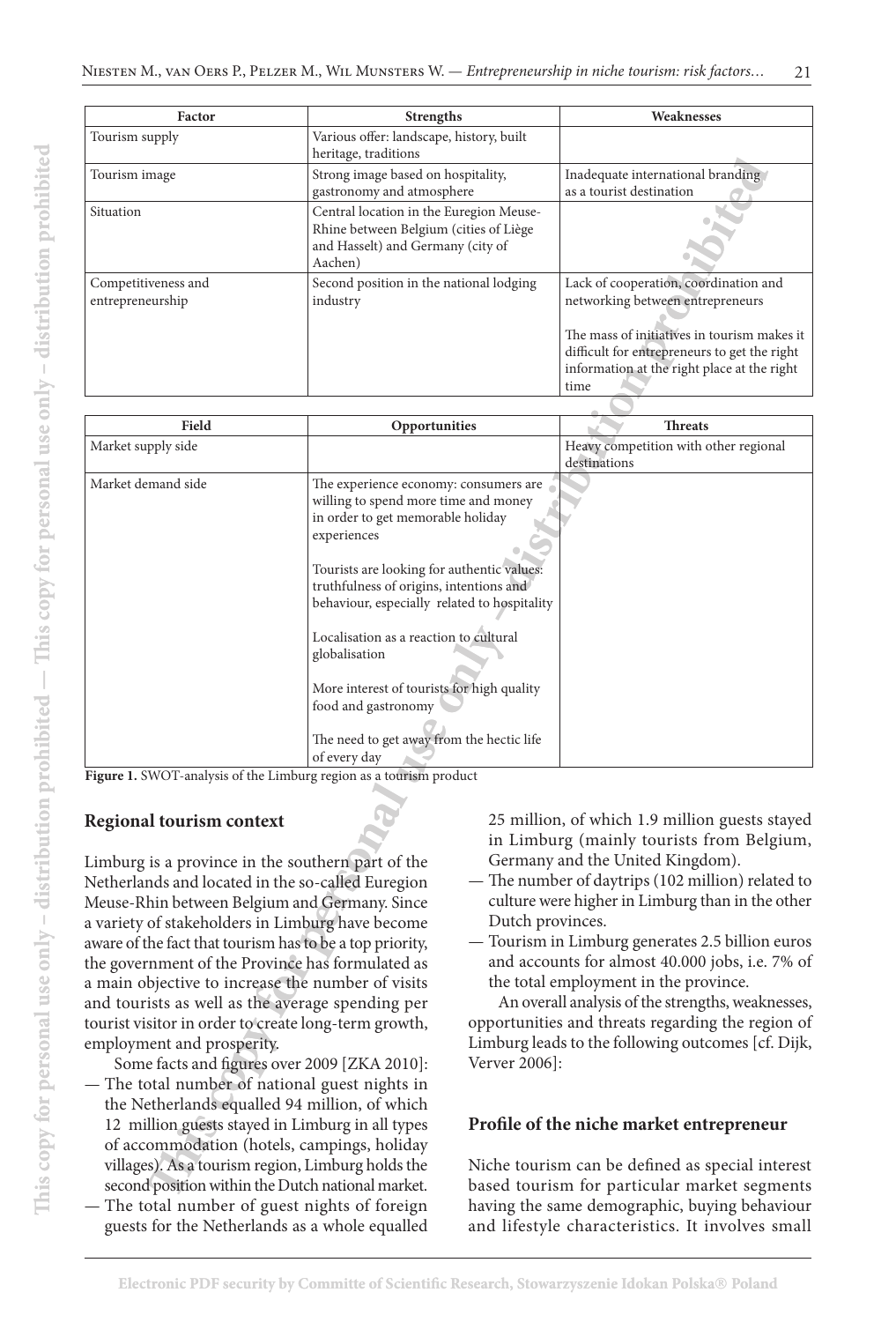numbers of tourists in authentic settings for whom a tailor made product providing a unique experience is a basic need.

**The act secure and set of the individue state in the set of the set of the set of the set of the set of the set of the set of the set of the set of the set of the set of the set of the set of the set of the set of the set** There are several main determinants for a company's success in a niche market. Niche markets are particularly interesting for companies looking for growth or change. They are an attractive opportunity available to small businesses to compete against the scale economies that larger competitors are able to achieve. Most niche marketing is driven by changing consumer behaviour (on the demand side) or changing personal interests (on the business organization side). Identifying core competencies is a key element when developing a sound marketing strategy, especially for niche markets. The most crucial success factor for niche marketing is to match up with the capabilities, preferences and resources of the individual entrepreneur. With regard to the tourism industry in general, the following list of key competencies necessary for successful entrepreneurship can be drawn up [cf. Morrison, Thomas 1999; Jagersma 2000]:

1. Strategic thinking: the formulation of ambitions and strategies to realise them. A mission and a vision, objectives, goals and planning are needed in order to achieve the desired results. The company's strategy has to be founded on relevant management information such as an analysis of the company's strengths and weaknesses and of the opportunities and threats in the external environment.

2. Opportunity alertness: the successful entrepreneur is continuously focusing on emerging trends and is capable to identify relevant opportunities for innovation.

3. Innovation and creativity: the ability to turn opportunities into renewal of products or services by application of expertise and imagination.

4. Creative resourcing and risk taking: combining financial resources in a responsible way by taking revenues as well as expenses into consideration. The successful entrepreneur is willing to take risks in order to achieve his goals because he knows that taking no risks is really risky.

5. Customer sensitivity: awareness of the consumer's needs and the wants, the necessity of high quality service and long term relationships with customers.

6 Employee focus: the most important asset of a company is the employees and especially in tourism which is a people business. The professional entrepreneur sees and values the best in his personnel and pays attention to a good atmosphere on the floor by investing in team building.

7. Relationship management: networking is the key business activity in order to get new

information and expertise on the one hand and to realise collaboration and sales on the other hand. The people the entrepreneur knows can be more important than the things he knows.

8. Entrepreneurial learning: the motivation to acquire practical knowledge and expertise through both doing and reflecting on what one does.

Most of the niche entrepreneurs in Limburg miss half of these main competencies, namely:

- Strategic thinking
- Creative resourcing
- Customer sensitivity
- Relationship management

These gaps lie at the bottom of the main weaknesses of this type of entrepreneur:

- The absence of a company strategy
- The lack of market knowledge and of awareness of tourist's needs and wants
- The absence of a marketing policy based on a SWOT-analysis and focusing on professional promotion and distribution of the product
- Supply-oriented thinking resulting in inadequate product development
- Unwillingness to adapt the product to the demand, caused by the fixed idea that the product is so good in itself that it will be valued by the right customer

— No affinity for financial issues, such as return on investment

The lack of cooperation with business partners due to the deeply rooted individualism of the niche entrepreneur, the fear to share business information with competitors and the pitfall of organizational myopia [cf. Niesten, Troilo 2009].

At the same time, some of these weaknesses can work as strengths. Although the passion of the entrepreneur makes him in a way blind for the demand side of the market, it is the same personal drive that enables the entrepreneur to respond quite naturally to the consumer's need of experience by telling the story of his product. He can only do so thanks to his specialist knowledge of the product, which has to be considered as the main strength of the niche entrepreneur. In more than one respect, the niche market entrepreneur shares the characteristics attributed to the so-called *life style entrepreneur* who is driven by passion and personal interest rather than by profit [Peters *et al*. 2009].

Given that Limburg has decided to focus its efforts on the niche markets of contemplative tourism and ecogastronomic tourism, this policy can only succeed if it is based on the involvement of the niche entrepreneurs. That is the reason why it is absolutely necessary to take into account the typical profile of the niche entrepreneur, including his strengths and weaknesses in knowledge, skills and

**This copy for personal use only – distribution prohibited — This copy for personal use only – distribution prohibited**

This copy for personal use only – distribution prohibited  $-$  This copy for personal use only – distribution prohibited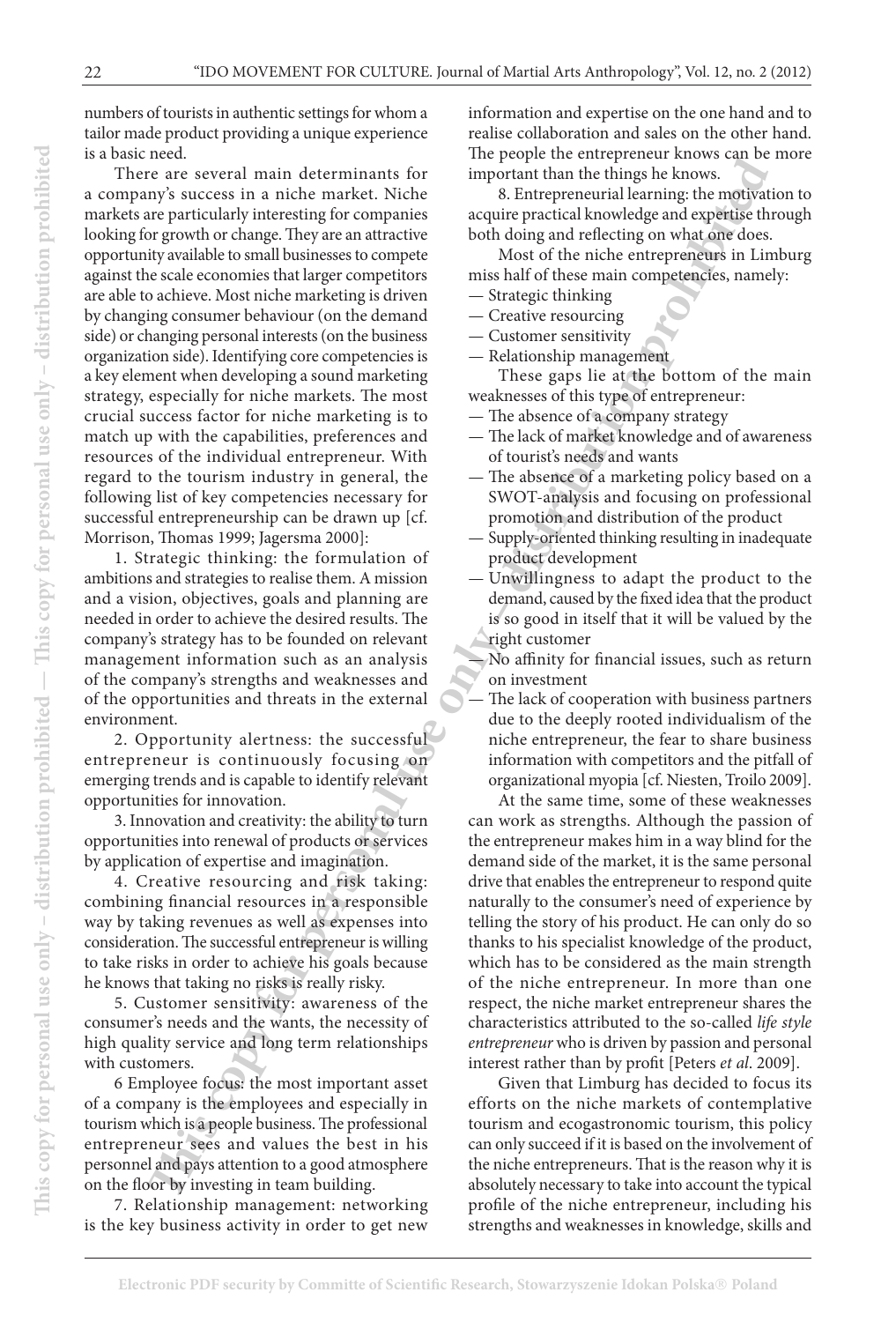attitude, as appears obviously from the following analysis of both markets.

## **Contemplative tourism, an escape from the masses**

**phatric tourism, an escape**<br> **This coharacted by the meanse of the constrained by the constrained by the constrained of the meanse<br>
<b>This constrained an an entire to perform any diffuses of the unique distribution by the** *Contemplative tourism as a market opportunity* Contemplative tourism can be defined as a tourist experiential activity that leads to inner peace and balance and that is linked to the meaning to life. This type of tourism is rapidly growing in the province of Limburg thanks to the internal strengths of the region and the favourable external developments analysed above. The suppliers of contemplative tourism products and services in Limburg's countryside can benefit from the need for authentic personal experiences and the desire to escape from the busy everyday life in order to contemplate on life in peace and quiet. In rural Limburg the contemplative tourist finds the beauty and the stillness of the landscape he is searching for. Furthermore, Limburg has another important asset which meets the needs of this tourist. The Catholic faith has a long tradition in this region but, due to secularization, buildings like churches and monasteries are losing their religious function, become vacant and even abandoned. The provincial government of Limburg wants to preserve this built heritage by creating new functions for it, such as exploitation for tourism purposes. Another worth mentioning factor that stimulates the growth of this niche market is the ageing of the West-European population. Senior citizens (50+) have much time and money to spend and seek culture, nature and rest during their holiday [Munsters 2007]. The yearly revenue of contemplative tourism for Limburg is estimated to have a value between 11 and 16 million euros in the near future.

#### *Contemplative tourism as sustainable tourism*

Contemplative tourism excludes by definition mass tourism. With the development of contemplative tourism quality needs to take precedence over quantity. Care for the quality of the supply determines the attractiveness of the contemplative tourism product and has to keep pace with the ever increasing requirements of the modern critical, for widely-travelled, tourist consumer. So quality tourism and niche tourism can perfectly go hand in hand. In order to achieve the required quality level contemplative tourism has to develop in the direction of sustainable tourism. More than that, because of its respect for the integrity of man, nature and culture, contemplative tourism can only be if it is sustainable. In this way the

choice for contemplative tourism can present a sustainable alternative for the mass tourism that is now dominating in South-Limburg and that is characterized by the invasion of hordes of day trippers traditionally attracted by its beautiful hills and valleys. Masses of cars, motorcycles, cyclists and hikers constantly disrupt the beauty and the stillness of the unique landscape. This old form of tourism with its strong negative impact on the natural environment and on the quality of life of the local people can be replaced, to a certain extent, by new forms like contemplative tourism which pursue a balance between the economic benefits of tourism on the one hand and the protection of the nature, culture and local life on the other hand. If combined in harmony, the objectives of the various stakeholders in this field of tension form the basis for the *natural and cultural tourism sustainability mix*, the four Ps of which are:

- Preservation = optimizing the conservation of the natural and cultural tourism supply
- Population = maximizing the socio-cultural and economic advantages for the host community
- Public = optimizing the holiday experience for the tourist visitors
- Profit  $=$  maximizing the long-term yield and continuity for the tourism industry [Munsters 2005].

#### *Demand and supply*

The first steps in research on contemplative tourism in Limburg have been taken. Studies have been carried out with regard to the demand side of contemplative tourism [ZKA 2008]. The most important findings are that the contemplative market can be divided into three submarkets: religious tourism, spiritual tourism and wellness tourism. For the latter, there should be a link with spirituality and the meaning of life. It's also necessary to keep in mind the potential of the business to business market.

Two kinds of tourists are identified. The first category includes the tourists who visit Limburg for other motives than contemplation. This accidental tourist will come to Limburg because of the landscape or the cultural sites. When passing by the contemplative offer, he will visit it. The second group of tourists are those whose actively seek an offer related to contemplation and reflection. The features of this contemplative (mainly spiritual) tourist have been submitted to a more detailed analysis leading to the following socio-demographic profile: mostly 45+, mainly women, belonging to the higher income categories and the higher social classes and having often received a religious upbringing. It has to be noticed, however, that more and more men become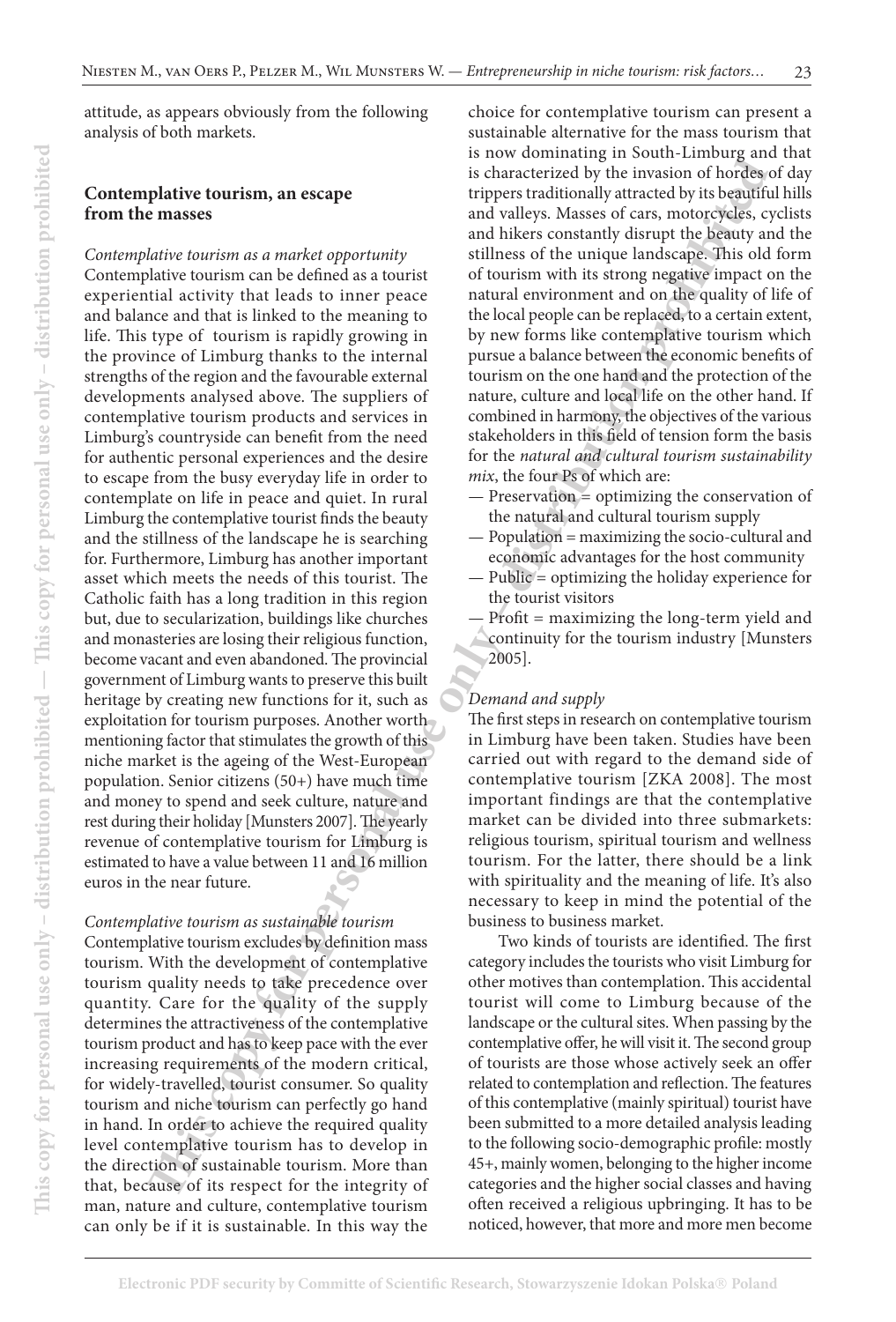| Pilgrimage    | Religious tourism |               | Tourism |                           |
|---------------|-------------------|---------------|---------|---------------------------|
|               |                   |               |         |                           |
| Sacred        |                   | Faith/Profane |         | Secular                   |
| Active seeker |                   |               |         | <i>Accidental visitor</i> |

**Figure 2.** The Pilgrim-Tourist Motive path [Smith 1992] Legend:

A = Pious pilgrim

 $B =$  Pilgrim  $>$  tourist

 $C =$  Pilgrim = tourist

interested in spirituality and younger (35+) people as well.

Smith has described the continuum between religion-oriented visit motives in the so-called Pilgrim-Tourist Motive path [Smith 1992]:

The pilgrims with a pure religious motive are on the one end of the continuum and on the other end the secular tourist can be found. When linking the previously mentioned typologies of contemplative tourists to this continuum, the active seeker, being primarily driven by sacred and profane rather than secular motives, can be positioned at the left side of the continuum, and the accidental visitor at the right side of the continuum since the visit motives are more secular.

Another study on the demand side [Lee 2010] shows that the contemplative tourist finds the following factors most important with respect to the contemplative products and services: personal contact, the contemplative entrepreneur, the content and the experience. This need matches well with the observed strengths of the niche entrepreneur. On the contrary, the brand, the history, the accessibility and the costs are considered to be aspects of less importance.

Simultaneously, research has been done on the supply side [Bernards *et al*. 2009]. First, the regional companies offering products and services to the contemplative tourist were inventoried and evaluated. On the basis of this study, a long list of a 100 successful contemplative companies was produced and 34 of them were selected and presented in a glossy magazine. Next, a website was created displaying the offer of contemplative tourism in Limburg. Another outcome of this research was that the entrepreneurial skills needed to provide tourist services were often missing in the contemplative companies. The company owners did their work out of passion and with the firm conviction of 'doing the right thing'. In their eyes, a tourism market-oriented approach would be contrary to their mission.

*An illustrative pilot: the monastery of Wittem* In order to bring inspiring figureheads into the limelight and to acquire the necessary experience

D = Pilgrim < tourist  $E =$  Secular tourist

Stated Arons are<br>det FaithFirstine Secular Controllar (Secular Secular Secular Secular Secular Secular Secular Secular Secular Secular Secular Secular Secular Secular Secular Secular Secular Secular Secular Secular Secula with improving the supply and the management, a number of contemplative services suppliers have been designated as pilots for research and development. Illustrating very well the problems and the challenges the suppliers of contemplative services are dealing with, the monastery in Wittem has been selected as a pilot for the southern part of Limburg. Nowadays, this huge monastery is housing not more then 10 to 15 fathers, all members of the congregation of Redemptorists, and their number continues to decrease. The number of visitors is anything between 150.000 and 180.000 per year, but it is declining. Research has shown that the foundation that exploits this monastery has to look for new ways to earn revenues since the costs of the building are rising and the Catholic church has reduced its financial contribution. Relevant product and market development strategies for this monastery are:

- offering overnight stays in the monastery to the contemplative tourists by responding to the growing popularity of retreats
- exploiting the kitchen so that tourists and other visitors can enjoy an honest meal prepared with local and regional products
- offering not only religious services but also spiritual services in order to reach a broader target group
- improving the accessibility to the public by rearranging the interior of the monastery [Niesten, Troilo 2009].

## **From mass & fast to small & slow: ecogastronomic tourism**

#### *In pursuit of new authentic gastronomic values: the rise of the culture sensitive tourist*

Food scandals raised by the mad-cow disease and the bird flu indicate that food has become an industrial product and that the phrase "fresh and traditionally prepared" is an empty and meaningless marketing slogan. The seven seas are overfished and virtually empty. How shall man deal with mass consumption and how long will Mother Earth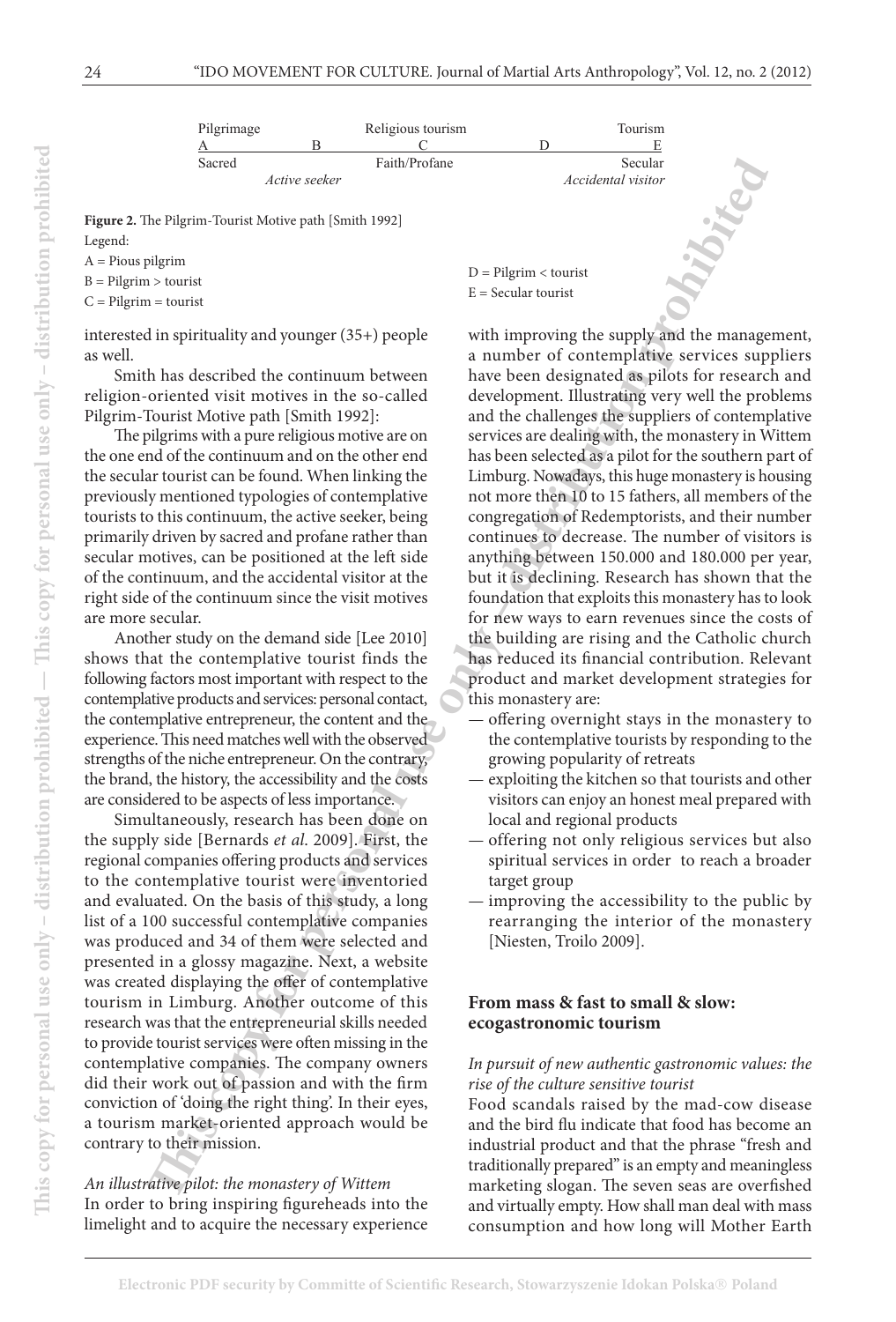allow it? Consequently, consumer trust has been betrayed and tourists start searching for cultural environments that are not only authentic but also highlight common human sensitive standards and values.

Now that the volume driven cultures and strategies lose their importance and profit is no longer the only objective in developing tourism and cultural policies, the tourist as a gastronomic consumer has come to ask himself which new values have to be created instead of the old ones. So he is confronted with some fundamental questions, such as:

- If you are what you eat but you no longer know what you eat, how do you know who you are?
- Shouldn't we appreciate more what we already have?
- How to deal with core values such as authenticity, genuineness, act and live like you are?

In the search of answers to these questions the new tourist consumer (re)discovers his own personal values and feels the need of authentic food cultures that closely match these values. He selects holiday destinations that offer cultural depth and authentic traditions embedded in quality tourism products.

**The control of the set of the set of the set of the set of the set of the set of the set of the set of the set of the set of the set of the set of the set of the set of the set of the set of the set of the set of the set** Failing to respond to this change in consumption patterns, the traditional food service industry (restaurants, cafés, bars, catering companies) is confronted with big losses because consumers buy less and pay less. The world of food service is mainly focused on industrial food production techniques with as ultimate goal to make a food product as cheaply as possible. Obviously, the mass and fastindustry does no longer meet consumer trends because of its price and cost-driven focus, while consumers desire personalized attention, individual offers, combinations of durability and convenience, and healthy, honest and authentic products so that they know what they eat and drink [De Boer *et al*. 2010; Masselink 2010]. Rejecting the global food monoculture caused by "McDonaldisation", tourists show a new interest in local products and regional gastronomy. As a reaction to globalisation, this socalled phenomenon of *localisation* explains also the growing number of supporters of the Slow Food Movement launched by the Italian Carlo Petrini and promoting healthy, varied and savoury food based on pure and natural local products [Munsters 2007].

"Less is more" having more and more become a guiding principle in consumer choices, mass tourism and fast food will obviously lose ground in favour of a small scale and slow gastronomic tourism. It is necessary to realize that authentic gastronomy is too fragile for mass tourism. With the development of new forms of gastronomic tourism, quality becomes more important than quantity. Just like contemplative tourism, these new forms of gastronomic niche tourism put the emphasis on sustainability and can be heaped together with *ecogastronomic tourism* as a common denominator.

#### *Limburg: an ecogastronomic paradise?*

With regard to its gastronomy Limburg has a strong reputation: 94% of tourists think the quality of food and beverage is good in this region. Indeed, the regional gastronomic offer is various. For instance, there are a dozen and more *terroir* specialities with their own artisanal traditions and gourmet recipes, varying from cheese, apple syrup and mustard, bread and pastry to authentic beers, ciders and wines. All these products are 100 % regional, sustainable and affordable food and drinks rooted in a true story.

Another asset of the cultural tourism product of Limburg is the synergy between regional gastronomy and the built heritage. Monuments serve as a background for markets of regional products which in this way become even more authentic and attractive for the public, locals and tourists alike. Conversely, this kind of ecogastronomic events lend an additional value to monuments by letting them come to life [cf. Munsters 2007]. Château gastronomy, monastery gastronomy, farm gastronomy and mill gastronomy provide all clear illustrations of this interaction between gastronomy and monuments combining an authentic historical atmosphere with real *terroir* hospitality. An element that is still missing within the ecogastronomic tourism product offer are *routes de terroir* like gastronomic green walks and gourmet cycling tours.

However, it is impossible to fully develop a regional ecogastronomy without the involvement of the entrepreneurs in the food service sector. Unfortunately, the gastronomic entrepreneurs in Limburg are using far too little authentic regional products for two main reasons. In the first place, they ignore how to develop and commercialize innovative gastronomic concepts that appeal to the demand of the new tourist pro-sumer. Secondly, the distribution chain from producer to consumer needs to be optimized. In order to fulfill the requirements of innovative ecogastronomic business the key success factor is the development of awareness of regional gastronomic traditions and of entrepreneurial cultural competencies.

#### *The hinged era*

In this hinged era the future is re-invented. Research shows undeniably that man has to cherish Mother Earth. The time has come for a new communality urging man to ask himself how he can contribute to the well-being of people and animals by consuming responsibly. If, from this new setting,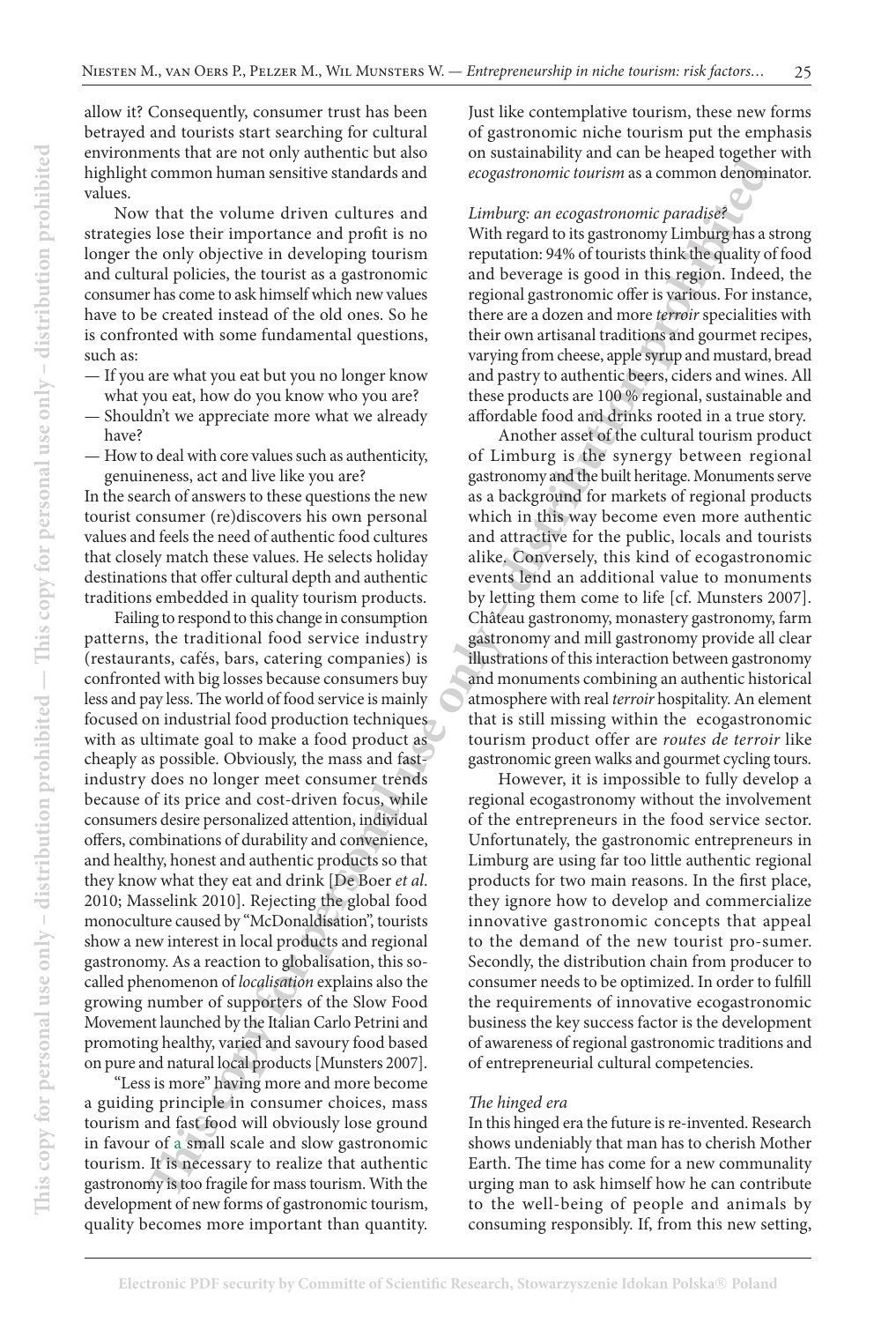**EXERCUS DESCRIPS (2001)** Amount Constraine Constraine Constraine Constraine Constraine Constraine (2010)<br>
The reported with the need for anthronic protesting and distribution protesting and a susting the set of the media one reconsiders the role of food and drink as an element of the tourism product, then the large array of tourist consumer's motives to buy – convenience, price, pleasure – will be expanded with a moral and cultural sensitivity and, what is perhaps even more important, with the need for authenticity. If innovative gastronomic business embedded in regional cultures and in sustainable production and distribution chains succeed in taking advantage of this new sensitivity, the niche tourism market of authentic regional ecogastronomy will face a bright future.

## **Future research paths**

The general conclusion that the professional competencies of tourism niche market entrepreneurs are often underdeveloped has triggered new research questions. The upcoming years the Centre for Cultural Tourism Research of Zuyd University will focus its research programme on the niche markets of contemplative and ecogastronomic tourism by carrying out several field research projects that will be guided by the following central question:

*In what way can a niche market entrepreneur develop his entrepreneurial competencies successfully in order to think and act more according to standard business principles without belieing his specific personal characteristics?* 

The answers to this central research question will be leading for the support and the advice given to individual entrepreneurs with an emphasis on:

- improving the entrepreneurial competencies by means of training sessions and workshops
- developing innovative concepts and productmarket combinations
- disseminating knowledge via internet portals and on-line forums
- creating cooperation structures in the field of promotion and distribution with a view of obtaining critical mass in the tourism market
- working out a blueprint for communication with potential customers
- setting up consumer panels as "sounding boards, "co-producers" and "ambassadors" for niche products and services.

The paradoxical challenge researchers and consultants will have to deal with is that the entrepreneurs who need the most support are the less capable to recognize their problems.

#### **References**

- 1. Bernards S*. et al.* (2009), *Bezinningstoerisme "Bezinnen in Limburg"*. Management project report, Maastricht Hotel Management School, Zuyd University, Maastricht.
- 2. De Boer A., de Jongh M., Steenbergen H. (2010), *Foodinspiration Jaarboek 2011*, Foodinspiration, Wageningen.
- 3. Dijk G., Verver T. (2006), *Imago-onderzoek Limburg, Eindrapportage*, Vandertuuk, Beetsterzwaag.
- 4. Jagersma P.K. (2000), *Managementwijsheden met een knipoog*, Contact, Amsterdam-Antwerpen.
- 5. Lee S. (2010), *Contemplative tourism in Limbur*g, Undergraduate thesis, Faculty of International Business and Communication, Zuyd University, Maastricht.
- 6. Masselink F. (2010), *Foodservice Monitor. Jaarrapport 2010*, Foodservice Instituut Nederland, Apeldoorn.
- 7. Morrison A., Thomas R. (1999), *The future of small firms in the hospitality industry*, "International Journal of Contemporary Hospitality Management" 11(4), pp. 148-154.
- 8. Munsters W. (2005), *Culture and tourism: from antagonism to synergism*, "ATLAS Reflections 2005: Tourism, Creativity and Development", pp. 41-50.
- 9. Munsters W. (2007), *Cultuurtoerisme*, 4<sup>th</sup> edn. Garant, Antwerp-Apeldoorn.
- 10. Niesten M., Troilo C. (2009), *Klooster Wittem. Een boegbeeld voor bezinningstoerisme in Limburg?*, Advisory report, Centre for Cultural Tourism Research, Zuyd University, Maastricht.
- 11. Peters M., Frehse J., Buhalis D. (2009), *The importance of lifestyle entrepreneurship: A conceptual study of the tourism industry*, "PASOS, Revista de Turismo y Patrimonio Cultural", vol. 7, no. 2, pp. 393-405.
- 12. Smith V. (1992), *Introduction: The quest in guest*, "Annals of Tourism Research", vol. 19 (1), pp. 1-17.
- 13. ZKA Consultants & Planners (2008), *Bezinningstoerisme in Limburg: kansen, concepten en voorwaarden*, Breda.
- 14. ZKA Consultants & Planners (2010), *Toeristische Trendrapportage Limburg 2009/2010*, Breda.

# **Przedsiębiorczość w turystyce niszowej: czynniki ryzyka oraz sukcesu. Przypadek holenderskiej prowincji Limburg**

**Słowa kluczowe**: turystyka niszowa, spirytualizm, wellness, eko-gastronomia, przedsiębiorca

#### **Streszczenie**

Celem badania była odpowiedź na pytania dotyczące głównych czynników decydujących o powodzeniu lub klęsce w turystyce niszowej, wykazanie różnic cech osobowych niszowego oraz tradycyjnego przedsiębiorcy, a także kompetencji niezbędnych do prowadzenia niszowej turystyki. Odpowiedzi na te pytania zostały zilustrowane przez analizę popytu i podaży niszowych